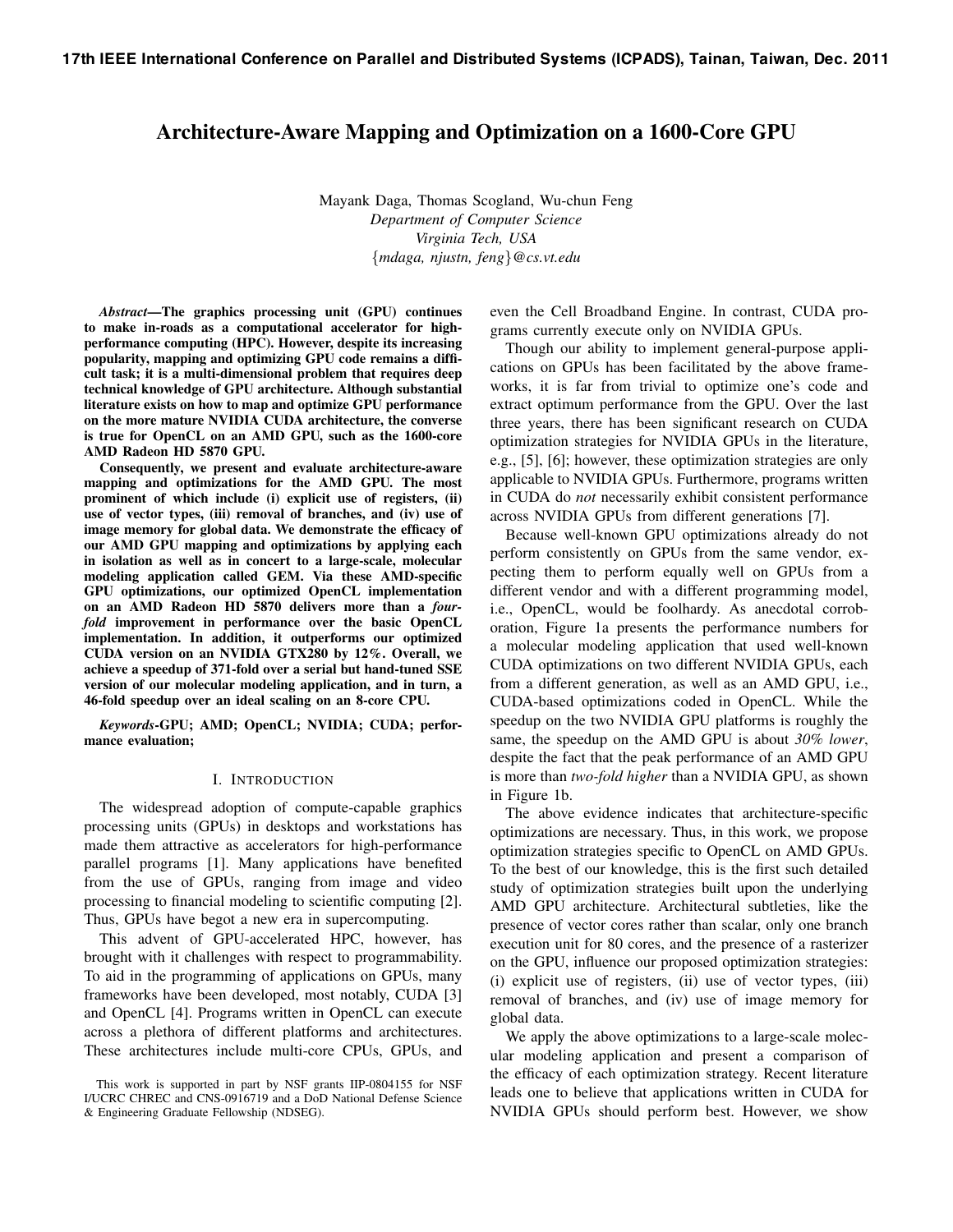

(a) Speedup on GPU Platforms with NVIDIA-Specific Optimizations



(b) Peak Performance of AMD GPUs vs. NVIDIA GPUs

Figure 1. Realized and Peak Performance of AMD and NVIDIA GPUs.

that when optimized appropriately, the performance of our molecular modeling application on an AMD Radeon HD 5870 GPU with OpenCL is 12% better than an equally welloptimized CUDA implementation on an NVIDIA GTX280 GPU. Overall, on the AMD GPU, we achieve a *371-fold* speedup for our molecular modeling application over the serial *hand-tuned* SSE version for the CPU, and thus, a *46 fold* speedup over on a modern 8-core CPU, assuming ideal scaling.

The rest of the paper is organized as follows. In Section II, we enumerate the well-known CUDA optimizations and present background information about the lesser-known AMD GPU and discuss why the AMD GPU architecture is not amenable to all CUDA optimizations. Section III describes each of the proposed optimization strategies. In Sections IV and V, we present our experimental setup and the results of our optimizations, respectively. We present related work in Section VI and conclusions in Section VII.

# II. BACKGROUND

Here we describe the OpenCL programming interface and the basics of GPU architecture. We then enumerate the wellknown CUDA optimizations. Finally, we present the AMD GPU architecture and its differences from the more common NVIDIA GPUs.

# *A. OpenCL and GPU Basics*

OpenCL is an open-standard language for programming GPUs and is supported by all major manufacturers of GPUs. OpenCL terminology will be used throughout this paper in place of CUDA terminology wherever possible. An OpenCL application is made up of two parts: (i) C/C++ code run on the CPU and (ii) OpenCL code on the GPU. The CPU code is used to allocate memory, compile the OpenCL code, stage it, and run it on the GPU. The OpenCL code consists of kernels, which are functions run on the GPU when invoked by the CPU. Each kernel is, in turn, made up of a one- to three-dimensional matrix of work groups, which are made up of one- to three-dimensional matrices of threads. Only threads within a work group are capable of synchronizing with one another, and thus, safely share data.

Currently, all GPUs share certain architectural similarities. Therefore, it makes sense to make some generalizations before discussing specific differences. GPUs are made up of one or more compute units. Each compute unit contains registers, local memory, and constant memory and can run at least one work group at a time in a SIMD fashion. A compute unit can be further broken down into one or more processing elements, and optionally, special-purpose processing elements for non-standard functionality. Beyond the processor itself, GPUs also share a common hierarchical memory model consisting of four main memories. Global memory is the main memory, accessible from all compute units and is usually not cached. Image memory is a special mode of accessing global memory, which may add caching but is read only. Local memory is a fast, explicitly managed local store on each compute unit, which can be read and written by all threads in the work group running on that compute unit. Lastly, there is constant memory, which is a low-latency, read-only space that is set by the CPU and which is visible to all threads during kernel execution.

# *B. CUDA Optimizations*

With the evolution of high-level programming interfaces like CUDA and OpenCL, implementing applications on the GPU has become less difficult. However, even using these APIs, one still has to go through the arduous procedure of optimizing the code in order to achieve optimum performance. Over the years, optimizing CUDA codes on NVIDIA GPUs has been studied extensively [5], [6], [8]–[13].

Below we broadly classify the "five commandments of GPU optimization" for CUDA on NVIDIA GPUs as follows: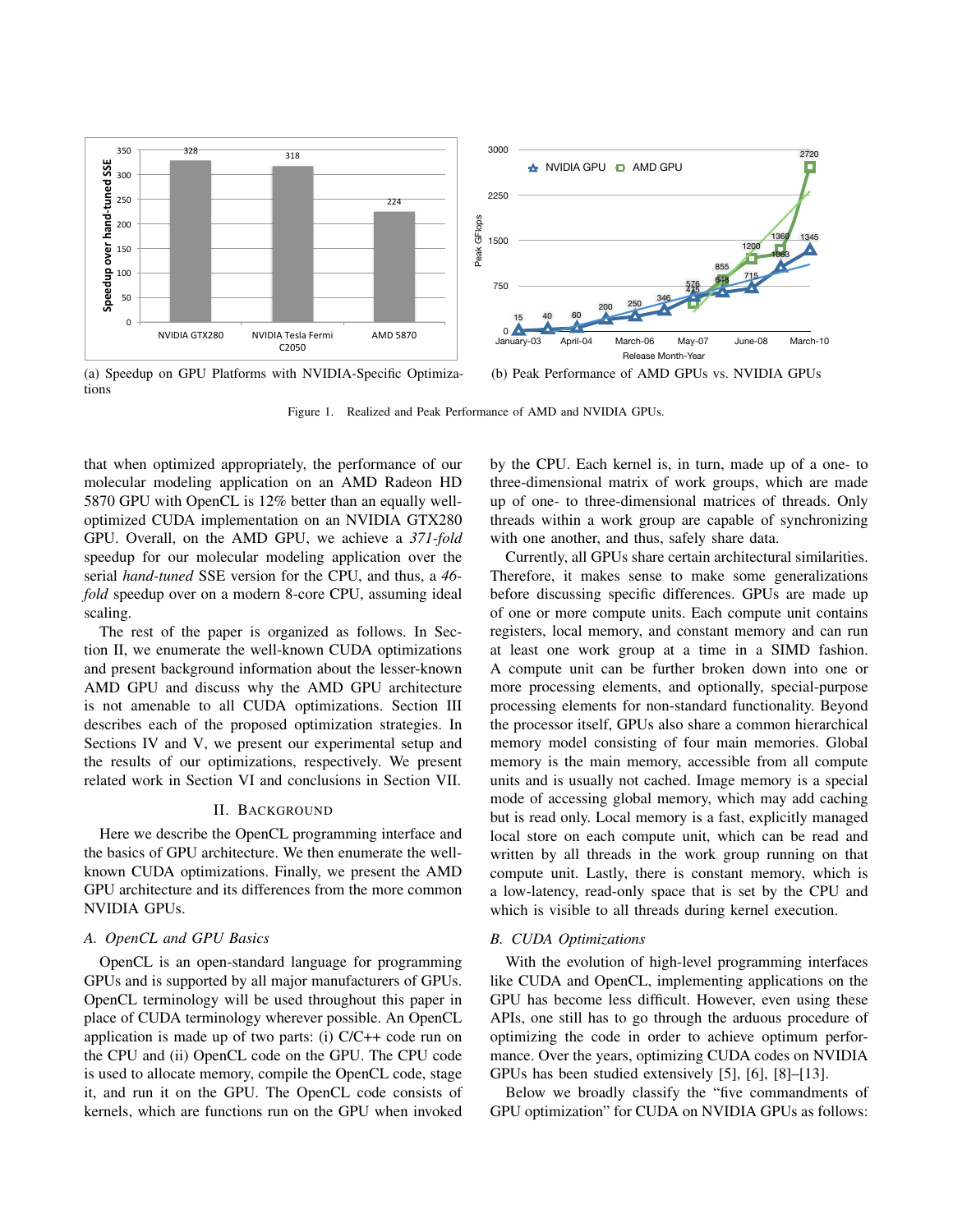# *•* Run many threads.

A NVIDIA GeForce GTX280 GPU has 240 cores. Much like a CPU, if there are fewer threads than cores, potential computation is wasted. Beyond the base 240 threads, to amortize the cost of global memory accesses, one needs to ensure that there are enough threads in flight to take over when one or more threads are stalled on memory accesses.

# *•* Use on-chip memory.

In addition to registers, NVIDIA GPUs provide two types of low-latency, on-chip memory: (i) local memory and (ii) constant memory. Judicious use of either can reduce the number of global memory accesses without increasing register usage. However, both of these memory types are of limited capacity, necessitating prudent use of space.

## *•* Organize data in memory.

Likely the most well-known optimization for CUDA codes on NVIDIA GPUs is ensuring that reads from global memory are *coalesced*. Threads in the same warp, or local group, should access contiguous memory elements concurrently. In addition to coalescing, one should also ensure that threads access data from different banks of local memory to avoid bank conflicts, otherwise these accesses are serialized. Similarly, different active warps accessing the same global memory partition results into a bottleneck known as partition camping, which can lead to a potential eight-fold slowdown for the GTX280 [14].

# *•* Minimize divergent threads.

Threads within a warp should follow identical execution paths as much as possible. If threads diverge due to conditionals and follow different paths, then the execution of said paths becomes serialized. In the worst case, this can cause a *32-fold* slowdown.

**Reduce dynamic instruction count.** 

The execution time of a kernel is directly proportional to the number of dynamic instructions executed by it. The onus of reducing the number of instructions lies upon the programmer. Reducing the number of instructions can be done using traditional compiler optimizations like common subexpression elimination, loop unrolling, and explicit prefetching of data from the memory. However, these optimizations result in increased register usage, which in turn, limits the number of threads that can be run concurrently.

Recalling from Figure 1a that there is a substantial performance difference amongst GPUs from different vendors, i.e., NVIDIA GTX 280 and AMD Radeon HD 5870, the difference in performance can be attributed to the fact that they have different underlying architectures. This does not, however, explain why the AMD Radeon HD 5870, which has significantly higher peak performance, as shown in



Figure 2. Block Diagram of an AMD Stream Processor and Thread Scheduler

Figure 1b, has lower overall application performance. This indicates that architecture-specific optimizations should be performed to extract the best performance on each architecture. In the following subsection, we present a description of the architecture of AMD GPUs.

# *C. AMD Architecture*

AMD GPUs follow a more classic graphics processing design, highly tuned for two-dimensional data and computations with few conditionals and little to no random access. Figure 2 shows a high-level architecture of an AMD GPU. In this case, the compute unit is a *SIMD engine* (in AMD parlance) and contains several thread processors, which each contain four processing cores as well as a special-purpose core and a branch execution unit. The special-purpose, or T-Stream, core executes certain mathematical functions in hardware, such as transcendentals like *sin*(), *cos*() and *tan*(). As shown in Figure 2, only one branch execution unit exists for every five processing cores. Therefore, any branch, divergent or not, incurs some amount of serialization in order to determine what path each thread will take.

The "five commandments of GPU optimization" from Section II-B include minimizing divergent conditionals. This commandment is particularly important for the AMD GPU, where a single compute unit contains 80 cores, and thus, divergence may serialize execution for up to 80 cycles per instruction. In addition, while the cores in a compute unit on a NVIDIA GPU execute in SIMD fashion, each of them is a scalar core, whereas the processing elements of an AMD GPU are VLIW-based SIMD processors. As a result, using vector types and vector math on NVIDIA is simply extra overhead, whereas on AMD it can produce material speedups.

Not only are the processing elements different, but AMD GPUs are made up of significantly more of them than their NVIDIA counterparts. As a result, the first commandment is even more important for AMD GPUs than those from NVIDIA, as they have far more computational slots to fill.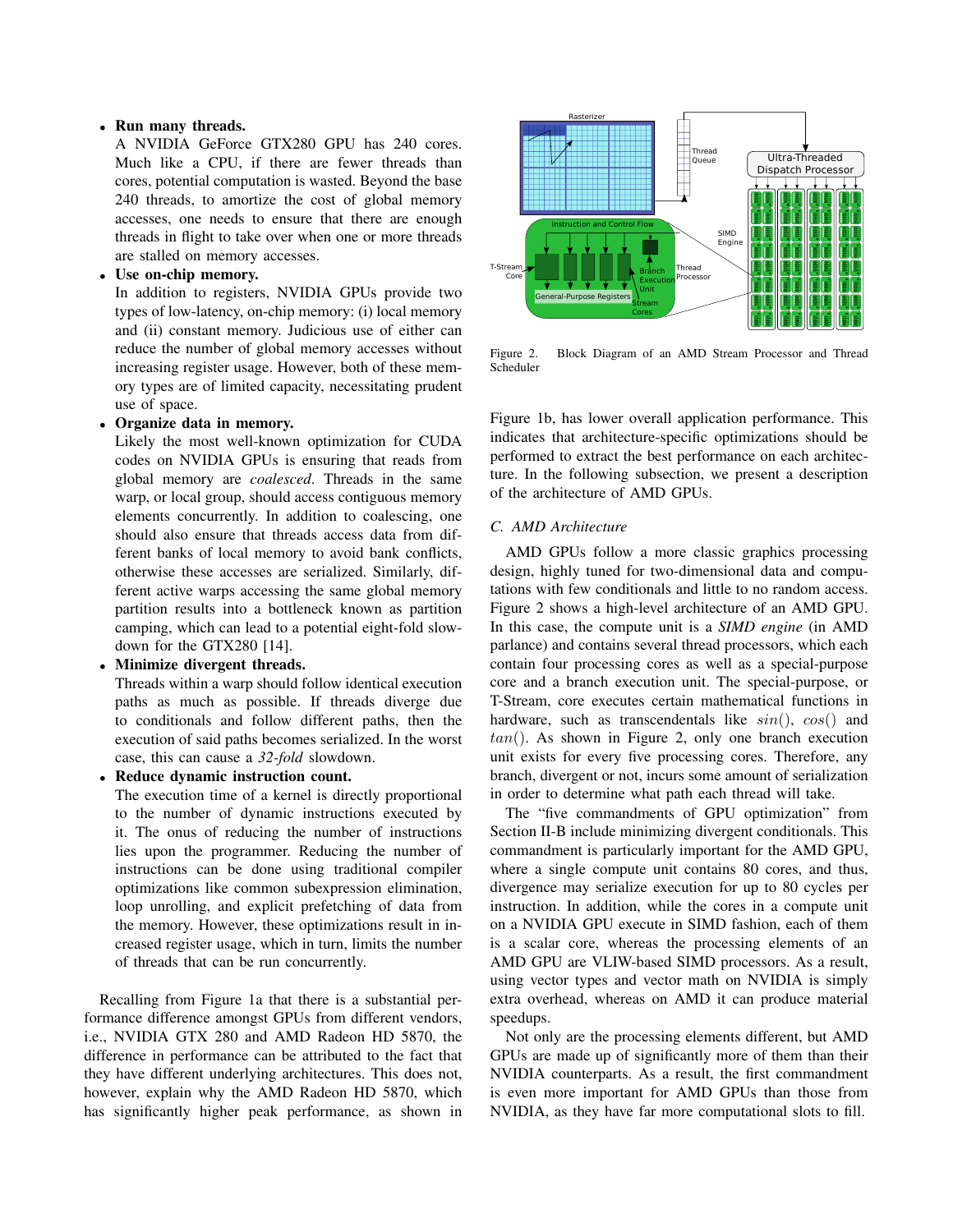Another noticeable difference, which can be seen in Figure 2, is the presence of the rasterizer. AMD GPUs are designed and optimized for working with two-dimensional matrices of threads and data. While the AMD GPU no longer incurs a performance penalty for using one-dimensional arrays of threads in OpenCL, accessing scalar elements stored contiguously in memory is *not* the most efficient access pattern. While the "five commandments of GPU optimization" do mention coalesced memory accesses, which still applies here, taking it to the next step and using larger blocks of 128 bits is more efficient. Loading these blocks from image memory, which uses the memory layout best matched to the memory hardware on AMD GPUs, can deliver large performance improvements on AMD GPUs.

#### III. AMD OPTIMIZATIONS

Since we have shown that the NVIDIA-specific "five commandments of GPU optimization" do not necessarily apply equally to AMD architectures, we discuss optimizations that apply to AMD GPUs, but perhaps, may not apply to NVIDIA GPUs.

## *A. Kernel Splitting*

Figure 2 shows that an AMD GPU possesses only one branching unit for every five processing cores. Consequently, even non-divergent branches can cause significant performance degradation. For the purpose of readability, even if the outcome of a conditional can be determined before a GPU kernel is called, the conditional is frequently pushed into the GPU kernel. Figure 3 shows a simple example of this phenomenon, which we refer to as *kernel splitting*. On CPUs, the performance lost to non-divergent branches is minimal due to speculative execution and branch prediction. On NVIDIA GPUs, the cost is slightly higher but acceptable. However, as we showed in [15], it can impact performance by as much as 30% on an AMD GPU. As a result, although it will help everywhere, we count kernel splitting as an AMD GPU optimization because it makes a far greater impact on that platform.

To implement kernel splitting, conditionals whose result can be predetermined prior to the beginning of the kernel should be moved from the GPU kernel to the CPU, and the kernel *split* into two kernels, each of which takes a different branch of that conditional. The CPU then simply calls the kernel which follows the correct branch. Despite the simplicity of the optimization, implementing it in practice can be complicated. The optimized version of the molecular modeling code employs 16 kernels to enable this optimization work for all inputs.

# *B. Local Staging*

Local staging has its basis in the same logic as the second commandment from Section II-B. When data loaded into onchip memory is reused, the subsequent accesses are more



Figure 3. Kernel Splitting

efficient than accessing the data from its original location in global memory.

```
//before
for(i=0; i<count; i++){
  local[id]++;
}
global[id] = local[id];
//after
int g = global[id];
for(i=0; i<count; i++){
  g++;
}
d\lambdaglobal[id] = \alpha;
```
Figure 4. Register Accumulator

Local and constant memory on AMD GPUs are *significantly* slower to access than registers are. So, for small amounts of data and for data that is not shared between threads, registers are much faster. AMD GPUs have four times more registers than NVIDIA GPUs, 256k vs 64k, and hence, it is frequently worth using extra registers to improve memory performance. One case where this is especially true is for accumulator variables, as shown in Figure 4. If the algorithm includes a main loop in each thread that updates a value once each time through the loop, moving that accumulator into a register, even over local memory, can make a significant difference in performance, as will be discussed in Section V. If more than 124 registers are used by each thread, local variables will spill into global memory and can degrade performance even further.

#### *C. Vector Types*

Vector types in OpenCL are analogous to SIMD vectors for SSE or AltiVec units on CPUs, i.e., a single word of 64 to 512 bits in size that contains smaller scalars for computation. Generally, the most used type of this class is float4, matching both the size of a pixel in graphics and size of an SSE word. Using vector types in CUDA programs maps the operations down to scalar types (except in the cases of loads and stores), thus there is little performance benefit for NVIDIA GPUs. On the other hand, the memory on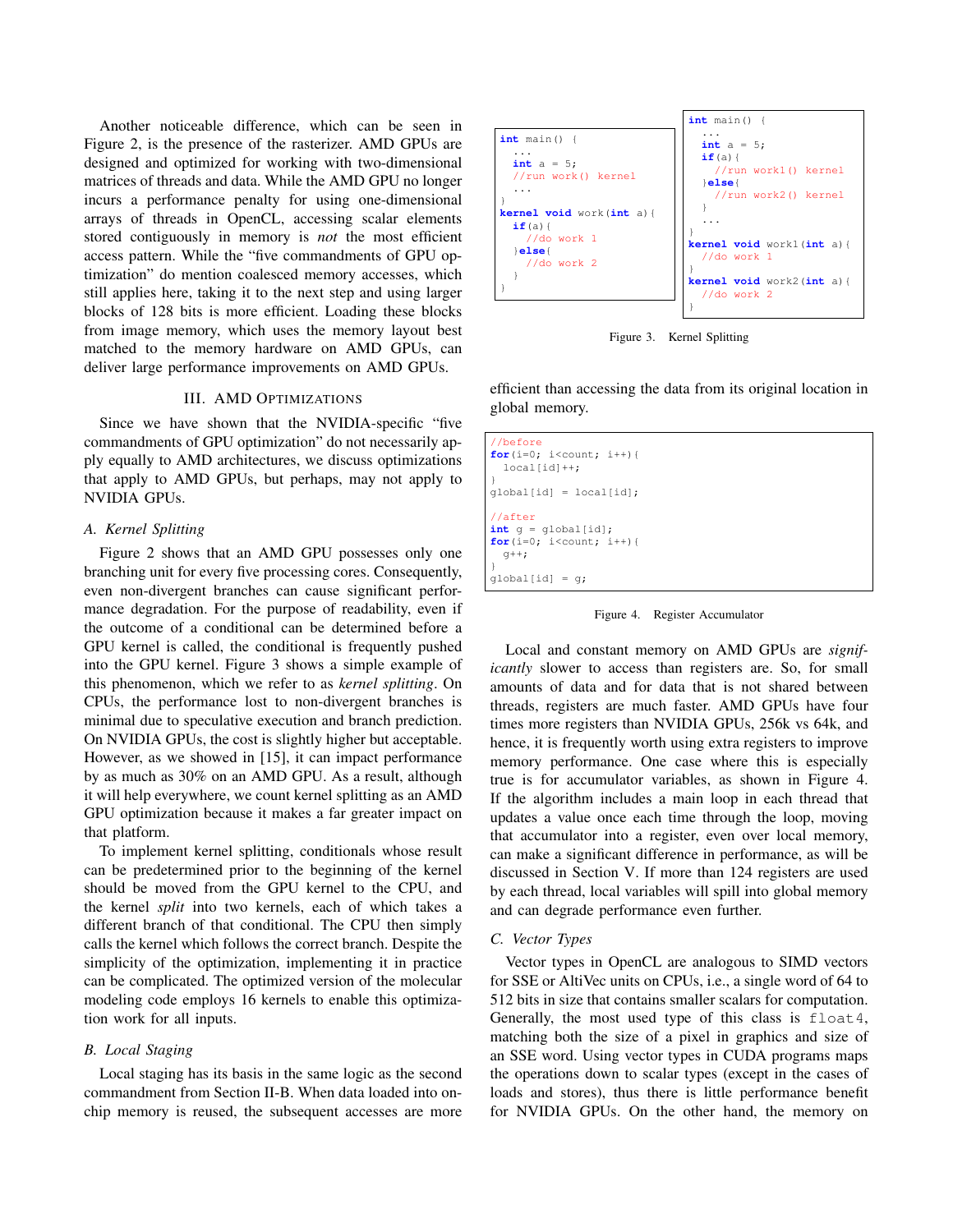AMD GPUs is optimized for accesses of 128 bits as well as computation on vectors of 2-4 floats. However, some mathematical operations are *not* optimized for this case, specifically the transcendental functions supported by the T-Stream core. The overhead of unpacking the vector and performing the transcendentals is higher than doing all the math with scalars.

Even when scalar math is faster, however, loading memory in float2 or float4 is more efficient than loading scalars. Prefetching with vector loads, unrolling a loop to perform the math in scalars, and then storing the vector can result in significant improvement in performance.

#### *D. Image Memory*

With older versions of NVIDIA GPUs, image memory was commonly listed as a way to increase memory performance. Its caching helped with repeated access, and in some cases, improved data access times. In more recent literature, this optimization seems to have disappeared. In fact, applying this optimization on a CUDA version of our code degrades the performance by 8%.

Image memory offers many transformations meant to speed-up the access of images, but it is equally capable of reading arbitrary data in float4 vectors. As mentioned above, loading larger types from memory is more efficient than loading scalars, adding to it the benefits of caching and more efficient memory access patterns offered by image memory on AMD, makes for a potent combination. In addition, the changes necessary to use image memory for read-only input data is minimal in the kernel, only requiring modification of the initial load of the float 4.

## *E. Combining Optimizations*

If two optimizations can improve performance of a base application individually, it is common to assume that they will "stack" or combine to create an even faster implementation when applied together. All the optimizations presented to this point, both as part of the "five commandments of GPU optimizations" and in this section, produce some amount of benefit when applied to completely unoptimized code. Given the fact that they all benefit the unoptimized version, one might believe that using all of the optimizations together would produce the fastest implementation. This is *not* the case.

In the auto-tuning work of [16], Datta et al. had many optimizations to tune simultaneously, as we do here, and decided on an approach which was later referred to as *hill climbing* [17]. Essentially, hill climbing consists of optimizing along one axis to find the best performance, then finding the best parameter for the next axis after fixing the first, and so on. This implies that all the parameters are cumulative, or at least, that order does not matter. While this is a popular approach, we find that the inherent assumptions about combining optimizations are not reasonable, at least when it comes to optimizing for GPUs. Further discussion of optimization stacking will be presented in Section V.

#### IV. EXPERIMENTAL SETUP

Our experiments were run on two GPUs from the same generation, an AMD 5870 and an NVIDIA GTX 280. The host systems for these GPUs consist of an Intel E5405 quad-core processor running at 2.0 GHz along with 4-GB DDR2 SDRAM. The operating system is a 64-bit version of Ubuntu 9.04 distribution. The AMD 5870 was programmed with OpenCL 1.1 from the ATI Stream SDK version 2.4 with fglrx driver version 8.87. The NVIDIA GTX 280 was programmed with the CUDA 3.1 toolkit with driver version 256.40.

To illustrate the efficacy of our optimizations, we have validated them against a production-level, molecular modeling application called *GEM* [18]. GEM allows one to visualize the electrostatic potential along the surface of a macromolecule. GEM is an all-pairs computation between two lists. The input is a list of all atoms in the structure, along with their charges, and a list of pre-computed surface points, or *vertices*, for which the potential is desired.

The input to our tests is a viral capsid, a biomolecule consisting of 476,600 atoms. The performance results (i.e., execution times) contain the main computational kernel plus the memory allocations and transfers that are necessary for it to function; disk I/O is not included. Speedups are over the unoptimized version on the same GPU unless otherwise noted.

## V. RESULTS & ANALYSIS

In this section, we demonstrate the effectiveness of each of our optimization techniques in isolation as well as in combination. Subsequently, we present performance results of our application when it is specifically optimized for different GPU architectures and conclude that the AMD GPU performs up to 12% better than its NVIDIA counterpart.

#### *A. Kernel Splitting*

In Figure 5, we compare the performance results between the unoptimized OpenCL implementation and the one optimized with kernel splitting. We find that kernel splitting delivers a 1.7-fold performance benefit. This can be reasoned as follows. The AMD GPU architecture has only one branch execution unit for five processing cores, as discussed in Section II-C. Hence, branching on an AMD GPU incurs a huge performance loss as the branch itself now takes five times as long as branches on the NVIDIA GPU architecture, for example.

## *B. Local Staging*

Commandment #1 states that in order to obtain optimum performance, one should strive to improve thread utilization on the GPUs. One way of achieving that is by reducing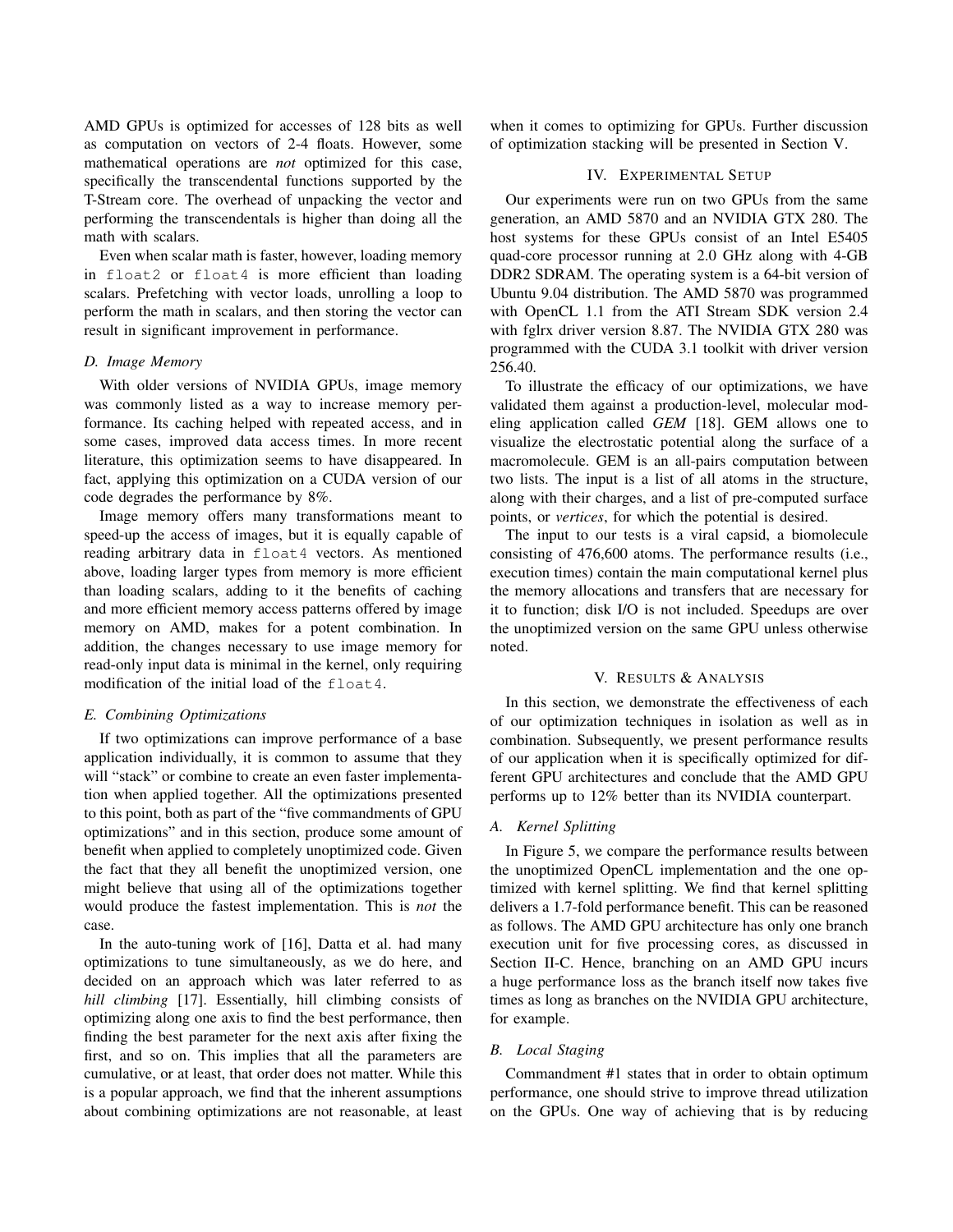

Figure 5. Speedup Due to Each Optimization over Unoptimized OpenCL GPU Version

KS: Kernel Splitting, RA: Register Accumulator, RP: Register Preloading, LM: Local Memory, IM: Image Memory, LU*{*2,4*}*: Loop Unrolling*{*2x,4x*}*, VASM*{*2,4*}*: Vectorized Access & Scalar Math*{*float2, float4*}*, VAVM*{*2,4*}*: Vectorized Access & Vector Math*{*float2, float4*}*

the number of registers utilized per thread as more registers means fewer threads in the kernel. However, AMD GPUs have *four times* as many registers as equivalent NVIDIA GPUs, and hence, one may use them more freely on AMD GPUs. We achieved superior performance on the AMD GPU by explicitly using extra registers in our GEM kernel. GEM involves accumulating the potential at the vertex due to each atom in the molecule. Rather than updating the intermediate result in global memory for each atom, we make use of a *register accumulator* and obtain a 1.3-fold speedup, as shown in Figure 5. Using registers to preload data from global memory is also useful. Preloading provides up to a 1.6-fold speedup, also shown in Figure 5. The kernel uses a small set of data repeatedly throughout the execution of the kernel; preloading this data into a register rather than reading from global memory delivers a substantial performance benefit.

It is appropriate to use local memory when there is high data reuse in the kernel, which is the case for our application. Speedup due to the use of *local memory* on the GPU results in a 2.3-fold improvement. In fact, using local memory is 1.4-fold faster than using register preloading in isolation. This result is unexpected, as one would expect register preloading to be more beneficial than using local memory, given the fact that the register file is the fastest on-chip memory.

## *C. Image Memory*

The presence of L1 and L2 texture caches assists the image memory by providing lower memory-access latency when one needs to access indexed data from the GPU memory. Using image memory in read-only mode results in the *FastPath* memory access being utilized on AMD GPUs to leverage the presence of the L2 cache [19]. However, if image memory is used in read-write mode, the GPU sacrifices the L2 cache in order to perform atomic operations on global objects. Hence, one should be judicious in using read-write image memory only when necessary. We have used read-only image memory to store data that is heavily reused in the kernel. An improvement of up to 1.2-fold was obtained, as shown in Figure 5. This is completely at odds with our previous experience with texture memory on CUDA, in which the same optimization actually degraded the performance by 8%.

#### *D. Vector Types*

Loop unrolling reduces the number of dynamic instructions that control the loop, such as pointer arithmetic and "end of loop" tests on each iteration. It also reduces branch penalties, and hence, delivers better performance. Figure 5 presents the performance benefit obtained by explicit 2-way and 4-way loop unrolling. As 4-way unrolling reduces the dynamic instruction count by a factor of two more than 2 way unrolling, it results in better performance.

Accessing global memory as *vectors* proves to be faster than scalar memory accesses, as shown in Figure 5. However, the length of the vector, either float 2 or float 4, that results in the fastest kernel performance may depend upon the problem size. From the figure, we note that for us, float2 is faster than float4.

Use of vector math also proves to be highly beneficial on AMD GPUs, as corroborated by Figure 5. Vector math can provide more than a *three-fold* speedup, as in case of float2. AMD GPUs are capable of issuing five floatingpoint, scalar operations in a VLIW. Use of vectorized math assists the compiler in filling the 5-way VLIWs in each compute unit. The dynamic instruction count is also reduced by a factor of the length of the vector as multiple scalar instructions are packed into a single instruction.

## *E. Efficacy of Combining Optimizations*

In Figure 6, we present the performance benefits obtained when optimization are combined. Notably, they do not provide "stackable" performance benefits as one might expect. From the figure, we note that a combination of kernel splitting (KS) and register preloading (RP) tends to be better than when kernel splitting (KS) and local memory (LM) are combined (even though in isolation, LM performs better than RP).

Similarly, when vector math (VM) is used in conjunction with other optimization techniques like kernel splitting (KS), the performance obtained is not as one would expect. Scalar math (SM) tends to be faster with kernel splitting (KS), though when isolated, the results are otherwise. Some of these results are due to register pressure and the number of threads that can run concurrently changing as the number of registers and amount of local memory change. However, not all the performance differences can be explained by this.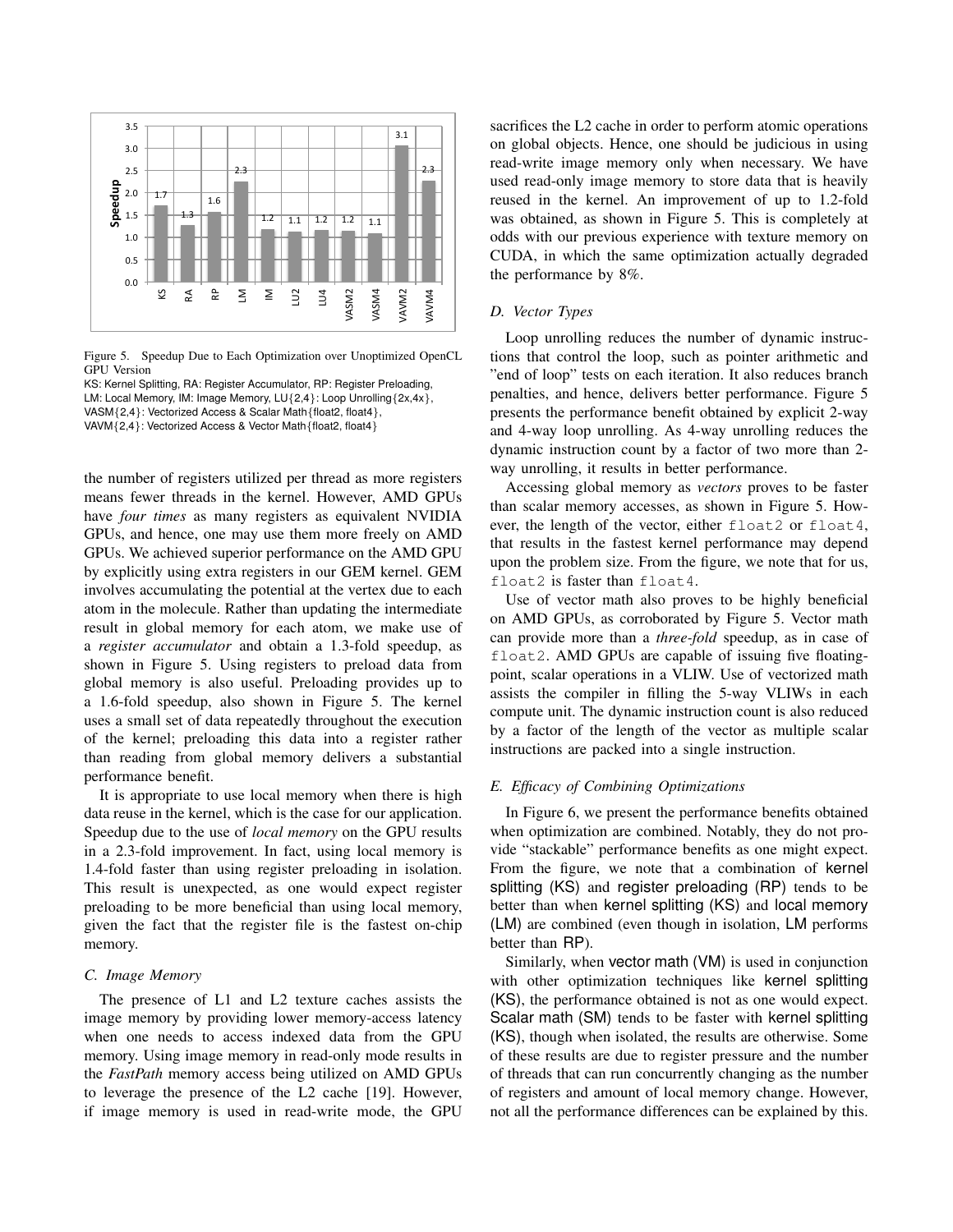Identifying the source of these performance discrepancies forms the basis of our future work.



Figure 6. Speedup Due to Combining Optimizations over Unoptimized OpenCL GPU Version

KS: Kernel Split, LM: Local Memory, RP: Register Preloading,

VAVM: Vectorized Access & Vector Math, VASM: Vectorized Access & Scalar Math

Since the combinations of optimizations result in seemingly arbitrary performance benefits, we tested all combinations and found that with OpenCL on AMD GPUs, kernel splitting  $(KS)$  + register preloading  $(RP)$  + image memory (IM) performs the best. Figure 7 presents the speedup obtained on both AMD and NVIDIA GPUs with OpenCL and CUDA, respectively. We compared the unoptimized version as well as the one with architecturespecific optimizations and found out that the unoptimized CUDA implementation performs better than the unoptimized OpenCL implementation. However, in the case of the optimized version, OpenCL on AMD GPU is faster by *12%* than CUDA on its NVIDIA counterpart.



Figure 7. Speedup with Architecture-Specific Optimizations

#### VI. RELATED WORK

Most work in GPU computing over the last few years has been performed using NVIDIA's CUDA architecture [3], [20]. The *NVIDIA CUDA Programming Guide* lists many optimization strategies useful for extracting peak performance on NVIDIA GPUs [11]. In [5], [6], [8], [9], Ryoo et al. present optimization principles of a GPU using CUDA. They conclude that though the optimizations assist in improving performance, the optimization space is large and tedious to explore by hand. In [12], Volkov et al. argue that the GPU should be viewed as being composed of multithreaded vector units and infer that one should make explicit use of registers as primary on-chip memory as well as using short vectors to conserve bandwidth.

Previously published work on optimizations for AMD GPUs has been with Brook+, which has now been deprecated by AMD with the release of OpenCL. In [21], [22], authors propose optimization strategies for Brook+ and evaluate them by implementing a matrix multiplication kernel and a multi-grid application for solving PDEs, respectively. In [15], authors accelerate the computation of electrostatic surface potential for molecular modeling by using Brook+ on AMD GPUs. In [23], authors present a software platform which tunes the OpenCL program written for heterogeneous architectures to perform efficiently on CPU-only systems.

To the best of our knowledge, the only research related to OpenCL GPU optimizations is a short paper [24] and a case study discussing an auto-tuning framework for designing kernels [25]. Hence, the work presented here is the *first* to publish and propose OpenCL optimization strategies for AMD GPUs. We believe that one needs to exploit the causal relationship between programming techniques and the underlying GPU architecture to extract peak performance. Hence, there exists the need for architecture-specific optimizations.

#### VII. CONCLUSION

GPUs are garnering greater mind share and market share. Their advantages in performance, performance-per-dollar, and performance-per-watt continue to drive them further into the high-performance computing (HPC) space. Along with this, they are also being used more and more for accelerating desktop applications. In either case, realizing the benefits that GPUs can provide is contingent on writing GPU-enabled applications, and subsequently, on being able to optimize these programs to make efficient use of the hardware. Optimizing codes for NVIDIA GPUs has been well studied and published extensively, but optimizing for other GPU platforms, such as those from AMD, has barely been mentioned.

In this work, we extend the knowledge of the optimization space applicable to GPU architectures. We accomplish this by studying the optimizations which improve performance on a 1600-core GPU, specifically an AMD Radeon HD 5870, in comparison with those which are known to achieve similar results on NVIDIA's CUDA GPU platform. To do this, we chose an application whose optimization space we